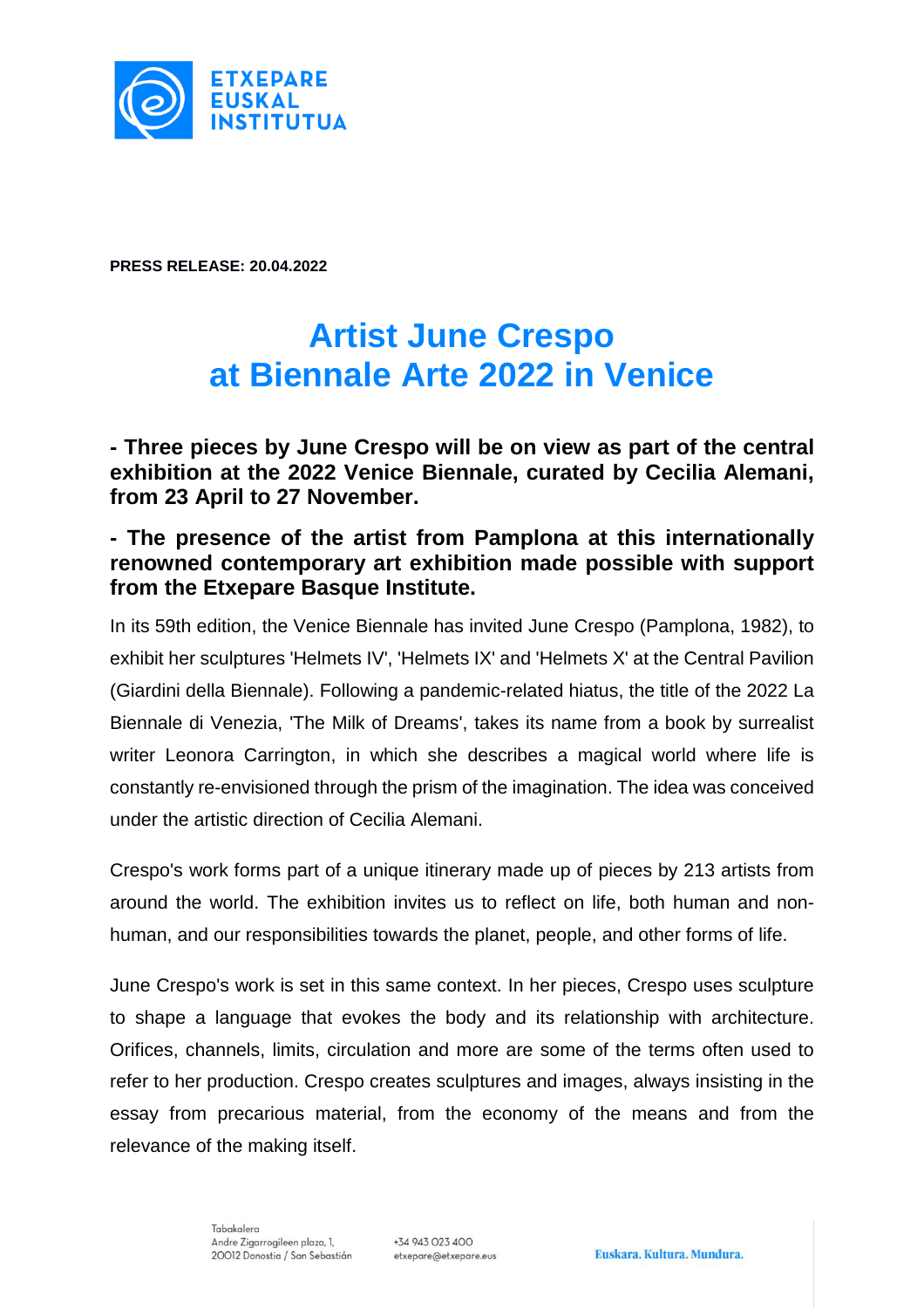

Using fibreglass, resin, ceramic and bronze, she cuts, divides, enlarges and recombines elements and materials, creating new intuitive forms that invite viewers to explore their own interpretations.

Her sculptures are like armour, reminiscent of both the constructed environment and the human body. Her installations reflect the dystopian urban landscapes of the future and the contemporary experience as composite *cyborg* creatures.

In 2021, Crespo presented her work at Artium Museoa (Vitoria-Gasteiz) in an exhibition titled 'June Crespo. Helmets', which featured sculptures from the same series she is now be presenting in Venice, together with pieces from different periods in her career. In the Biennale's Central Pavilion, Crespo will show 'Helmets IX' (2022) and 'Helmets X' (2022), created expressly for the Biennale at Alfa Arte (Eibar), together with 'Helmets IV', from 2018.

Helmets is a free association and alludes to Henry Moore's 'The Helmets Heads' series, which the Crespo discovered while making her first ceramic pieces. By incorporating industrial metal sections, such as aluminium window frames, into the waxes, she tested the lost-wax process, creating unexpected surprises. In this way, as the artist explains, factors such as chance, lack of control and material behaviour acquired greater importance. These types of structural and functional elements, which intersect and fuse components of an anatomical nature, form an organic, mechanical, manual and industrial hybrid.

The titles suggest that they are more akin to armour or a casing, something to wear or protect oneself, rather than the body itself.

Crespo has been awarded the Mª José Jove Foundation International Art Prize (2019), the RNE Critical Eye Prize (2018), a fellowship from the Botín Foundation (2018), and the Gure Artea Award for her creative activity (2013). Crespo's work is part of the collections of the Reina Sofía Museum and the Artium Museum, among others.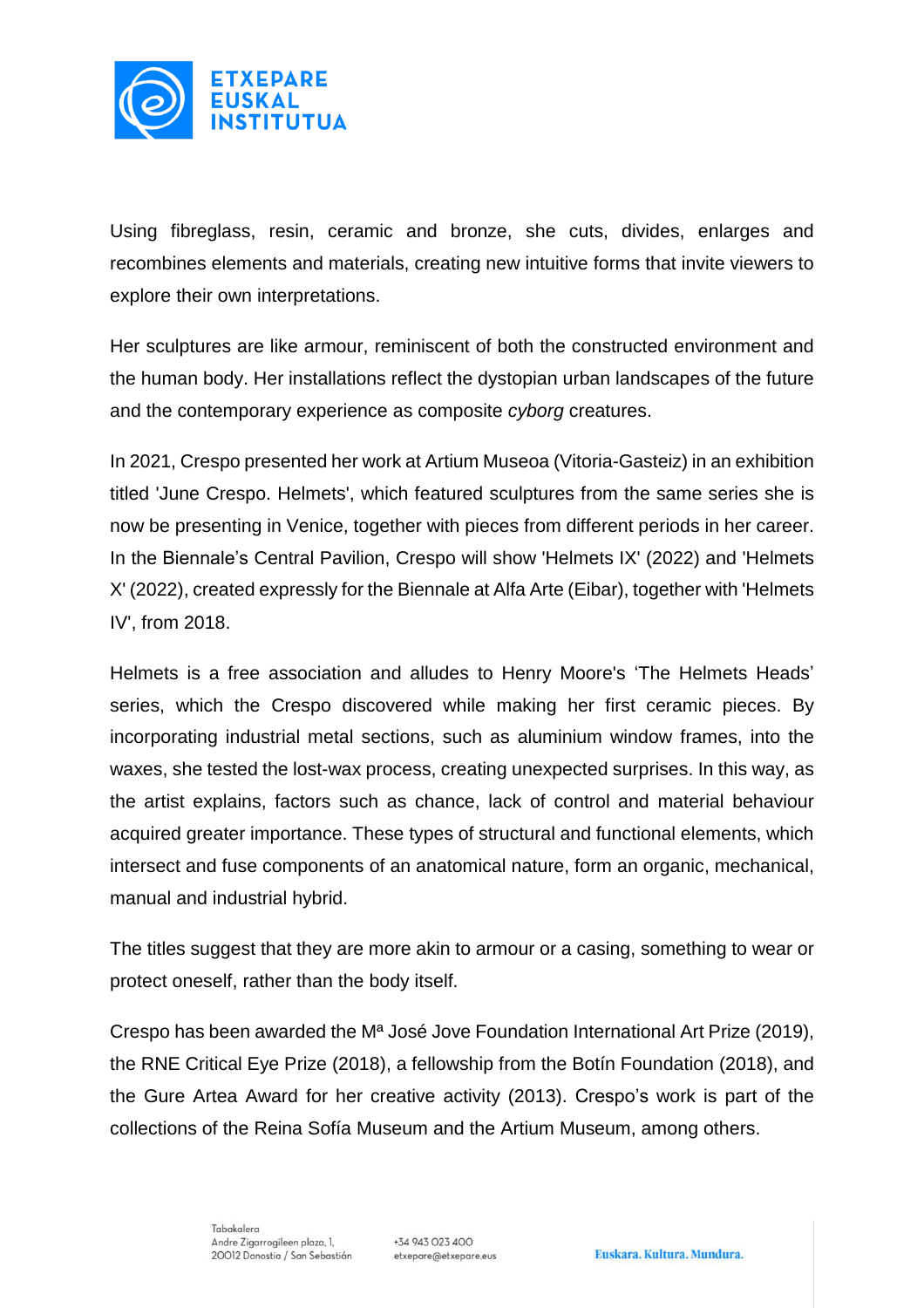

### **Institutional Backing**

June Crespo is supported by the Etxepare Basque Institute for her participation in the Venice Biennale. This year 79 countries will also have their own pavilions dedicated to the highlights of contemporary art.

As a show of the Etxepare Basque Institute's dedicated support, Director Irene Larraza visited the exhibition 'The Milk of Dreams' this morning accompanied by the artist herself and plans to attend several professional and institutional meetings.

Larraza underscored the "high level" of Basque creators, illustrated by Crespo's participation in this year's Venice Biennale, Consonni's forthcoming participation in Documenta Fifteen, and the selection of Itziar Okariz and Sergio Prego's work on display in the Spanish Pavilion at the 2019 edition of the Biennale Arte.

She also highlighted the work being carried out by Etxepare, through the ZABAL programme, to promote the international profile of contemporary Basque creation.

### **ZABAL – first fruits**

June Crespo's participation in the Venice Biennale is one of the outcomes of the ZABAL programme launched by the Etxepare Basque Institute. The aim of ZABAL is to raise the international profile of contemporary Basque creation and forge links between Basque and international art worlds. The programme also strives to develop new forms of collaboration and to build lasting relations between the Institute and the leading international contemporary exhibitions.

Through this project, the curator of Biennale Arte 2022, Cecilia Alemani, had the chance to become familiar with the work of several Basque creators, which led to June Crespo being invited to take part in the international exhibition.

The Etxepare Basque Institute launched the ZABAL programme in 2019 to create international networks that promote long-term exchange and collaboration between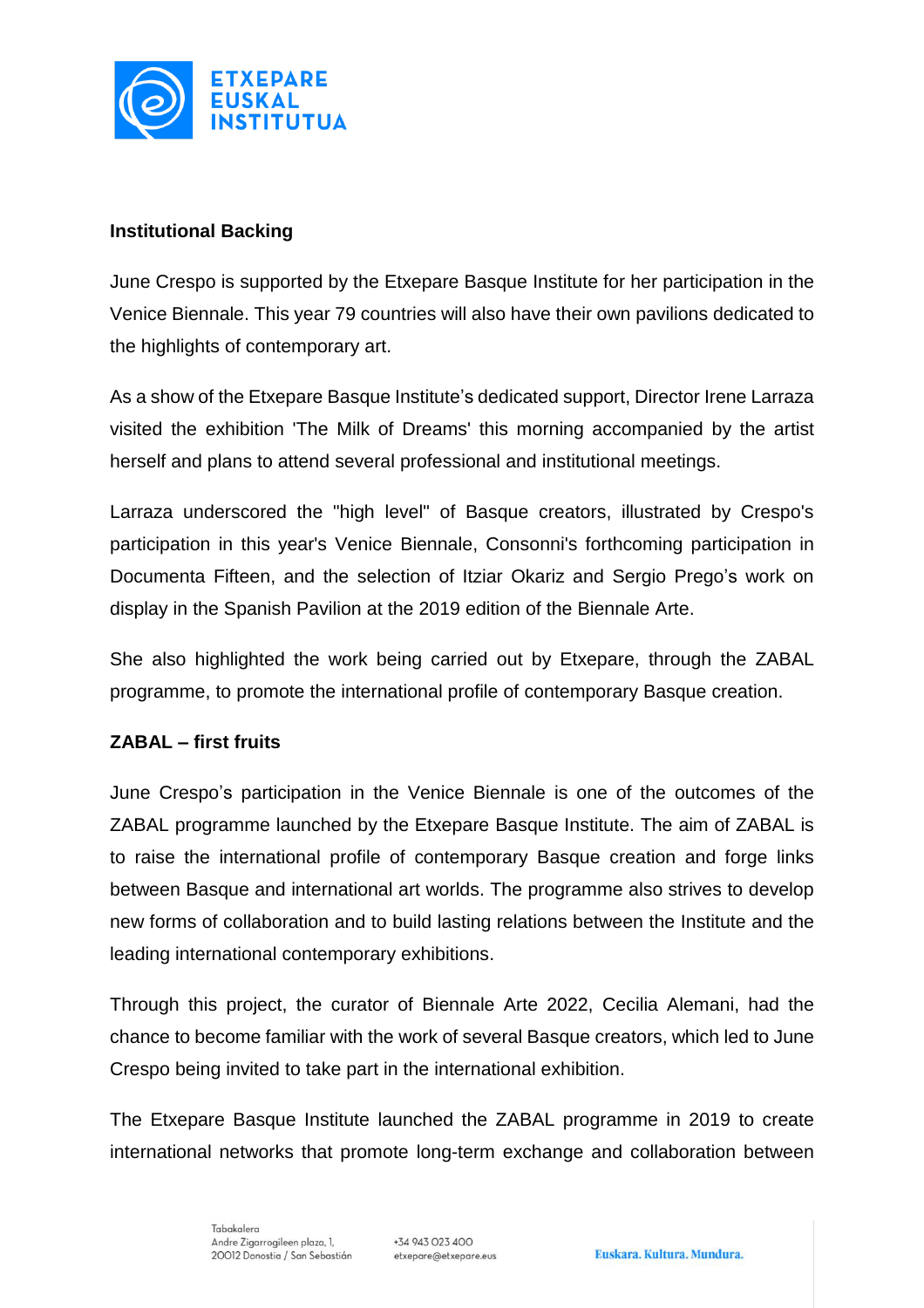

local and international creators, professionals, stakeholders, and institutions. Curators, art critics and museum directors from around the world are invited to the Basque Country to create a direct relationship with local artists and explore possible partnerships.

To accomplish the initiative, the Institute is supported by the Artingenium Art Office, founded by Lourdes Fernández for the production and management of contemporary art projects locally and internationally.

In 2019, Ruth Estévez, curator of the São Paulo Biennial, was the first guest. Estévez was followed by the Jakarta-based artists' collective Ruangrupa, artistic directors of Documenta 15. After the hiatus imposed by the pandemic, the programme continued with a visit by Marina Otero, curator at the Shanghai Art Biennial 2021.

The initiative continues to bear fruit. In addition to June Crespo's work on display in Venice, the independent Bilbao publishing house and cultural space Consonni has been chosen to take part in Documenta Fifteen, the internationally acclaimed exhibition, opening in Kassel, Germany, in June 2022.

### **Biennale Arte 2022: 'The Milk of Dreams'**

The name of this year's Biennale di Venezia, 'The Milk of Dreams', takes it title from a book by surrealist writer and painter Leonora Carrington (1917-2011). In her book, Carrington describes a magical world where life is constantly re-envisioned through the prism of the imagination.

How is the definition of the human changing? What constitutes life, and what differentiates plant and animal, human and non-human? What are our responsibilities towards the planet, other people, and other life forms? And what would life look like without us? In the words of exhibition curator Cecilia Alemani, "these are some of the guiding questions for this edition of the Biennale Arte, which focuses on three thematic areas in particular: the representation of bodies and their metamorphoses; the